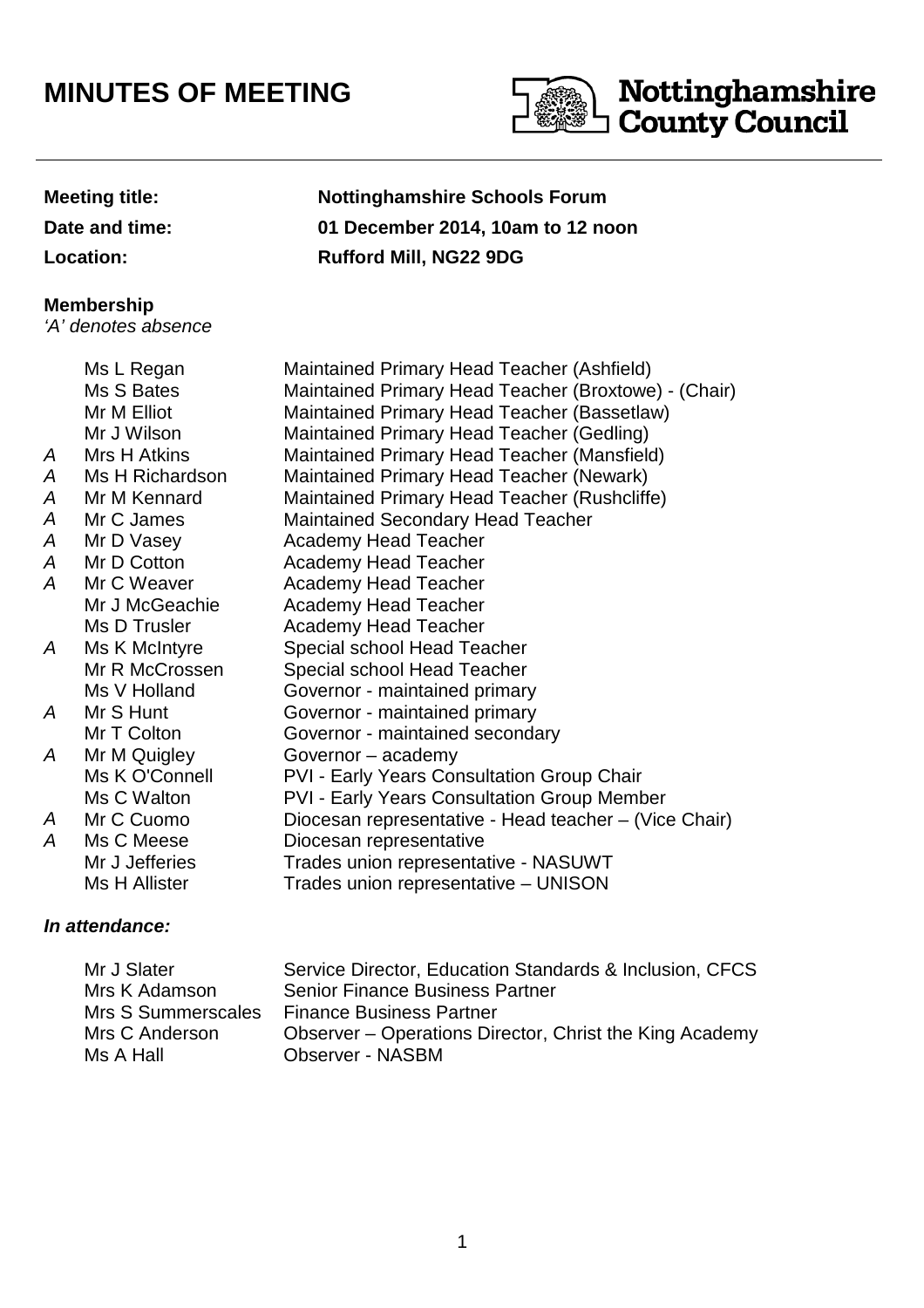|    |                                                                                                                                                                                                                                                                                                                                                                                                                                                                                                                                                                                                                                                                                                                                                                                                                                                                                                                                                                                                          | <b>ACTION</b> |
|----|----------------------------------------------------------------------------------------------------------------------------------------------------------------------------------------------------------------------------------------------------------------------------------------------------------------------------------------------------------------------------------------------------------------------------------------------------------------------------------------------------------------------------------------------------------------------------------------------------------------------------------------------------------------------------------------------------------------------------------------------------------------------------------------------------------------------------------------------------------------------------------------------------------------------------------------------------------------------------------------------------------|---------------|
| 1. | Welcome<br>Sally Bates welcomed the members to the meeting, and the group was asked to<br>introduce themselves.                                                                                                                                                                                                                                                                                                                                                                                                                                                                                                                                                                                                                                                                                                                                                                                                                                                                                          |               |
| 2. | <b>Apologies for Absence</b><br>Apologies were received from Helen Atkins, Helen Richardson, Martin Kennard,<br>Christopher James, Kathy MacIntyre, Simon Hunt, Carlo Cuomo, Dave Cotton,<br>Mike Quigley, Anthony May, Neil Robinson, & Toni Gardner.<br>It was noted that attendance was low, but that with 11 members present at the<br>start of the meeting (13 with late arrivals) quorum (40% of $25 = 10$ ) had been<br>met & the meeting should proceed.                                                                                                                                                                                                                                                                                                                                                                                                                                                                                                                                         |               |
| 3. | <b>Election of the Chair &amp; Vice Chair</b><br>(Val Holland joined the meeting)<br>Katy Adamson explained that according to the Schools Forum constitution this<br>election should take place annually, at the first ordinary meeting of the financial<br>year (June). At some point in the past this must have slipped to December. It<br>was agreed that since the current post holders had been in post a year an<br>election should take place at this meeting to cover the annual appointment, & in<br>order for the bring things back in line with the constitution again in June 2015.<br>Louise Regan nominated Sally Bates as Chair & Carlo Cuomo as Vice Chair,<br>with Ron McCrossen & Chris Walton seconding these proposals. Other<br>nominations were invited, but none were made.<br>Sally left the room whilst a discussion led by John Slater took place & a vote<br>was taken. The 11 remaining members present & eligible to vote supported<br>both of the nominations unanimously. |               |
| 4. | <b>Minutes of the Previous Meetings</b><br>Ordinary meeting 15 <sup>th</sup> Sept 2014 – amendments were requested to pages:<br>• 2 (spelling of Louise Regan's name)<br>3 (increase in numbers from 880 to 903 quoted as being a 95% increase,<br>$\bullet$<br>when it's a 2.6% increase)<br>4 ("been", should read "being") &<br>5 (Martin Kennard, rather than Mark Kennard)<br>$\bullet$<br>But otherwise accepted as a true record                                                                                                                                                                                                                                                                                                                                                                                                                                                                                                                                                                  |               |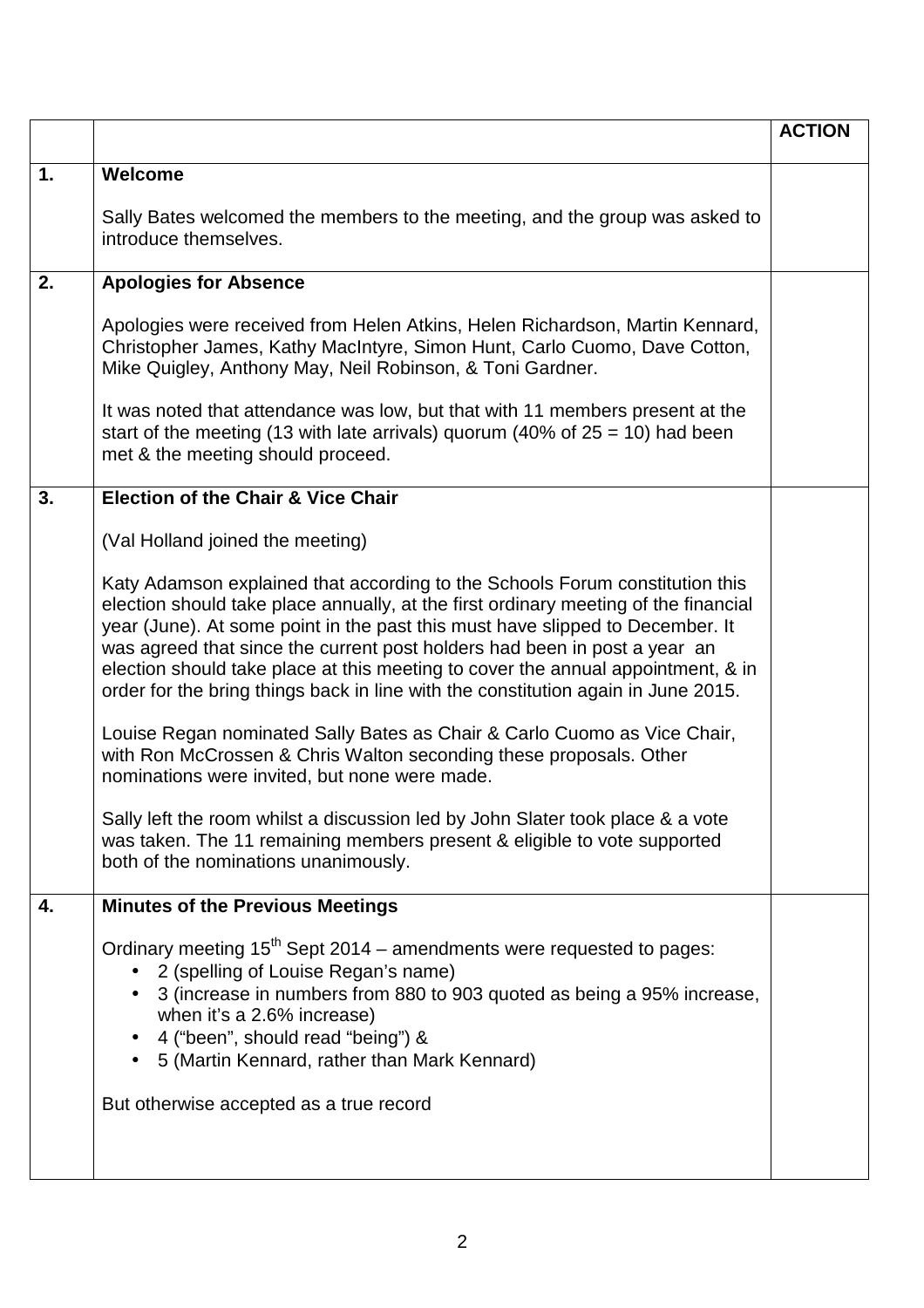|     | Extraordinary meeting $23^{rd}$ October 2014 – no amendments were requested &<br>the minutes were accepted as a true record, though the following matters<br>arising were discussed:<br>John Slater confirmed that the Forum's recommendations for the 2015-<br>16 funding formula had received formal approval by Policy Committee;                                                                                                                                                                                                                                                                                                                                                                                                                                                                                                                                                                                                                                          |              |
|-----|-------------------------------------------------------------------------------------------------------------------------------------------------------------------------------------------------------------------------------------------------------------------------------------------------------------------------------------------------------------------------------------------------------------------------------------------------------------------------------------------------------------------------------------------------------------------------------------------------------------------------------------------------------------------------------------------------------------------------------------------------------------------------------------------------------------------------------------------------------------------------------------------------------------------------------------------------------------------------------|--------------|
|     | Katy Adamson confirmed that the details of the formula had been<br>submitted to Education Funding Agency within their prescribed<br>timeframes.<br>Tony Colton sought clarity on when the minutes became public, Sally                                                                                                                                                                                                                                                                                                                                                                                                                                                                                                                                                                                                                                                                                                                                                        | <b>KA/TG</b> |
|     | Bates on how information from the meetings was communicated back to<br>schools, Louise Regan if it was ok to feed back to the group she<br>represented before the minutes had been approved at the next meeting.<br>It was recognised that since Forum was a public meeting, with minutes<br>published on the website after approval & issues of confidentiality were<br>not included in the published minutes, there was no problem with<br>members feeding back to the groups they represent before the minutes<br>were signed off.                                                                                                                                                                                                                                                                                                                                                                                                                                         | <b>KA/TG</b> |
|     | (Donna Trusler joined the meeting)                                                                                                                                                                                                                                                                                                                                                                                                                                                                                                                                                                                                                                                                                                                                                                                                                                                                                                                                            |              |
|     | James McGeachie asked how soon those who'd sent their apologies<br>were able to feed back to the groups they represented in a timely<br>manner, when the minutes were not available until the next meeting. It<br>was <b>agreed</b> that in future draft minutes should be circulated as soon<br>after the meeting as possible to all members, & continue to be published<br>on the website after sign off at the following meeting. Katy Adamson to<br>advise Toni Gardner of this. Draft minutes were sent our 3 <sup>rd</sup> December<br>14.<br>With regards the low attendance at today's meeting it was <b>agreed</b> that in<br>$\bullet$<br>future Monday mornings be avoided & that a future discussion on<br>attendance generally take place, recognising that the meetings did make<br>demands on the time of already busy people. Items for scheduling of<br>next round of meetings & discussion on attendance to be added to the<br>agenda for the next meeting. |              |
| 5a. | <b>Trade Union</b>                                                                                                                                                                                                                                                                                                                                                                                                                                                                                                                                                                                                                                                                                                                                                                                                                                                                                                                                                            |              |
|     | Katy Adamson presented the information that had been provided by the budget<br>holder on the contribution to the Trade Union budget by academies for 2013-14,<br>a summary of how this had been utilised by union, & the resulting underspend<br>of £66k (carried forward to the current year, as approved by the Forum).                                                                                                                                                                                                                                                                                                                                                                                                                                                                                                                                                                                                                                                     |              |
|     | Whilst roughly half of all academies had paid into the fund last financial year,<br>none had committed to do so for the current financial year.                                                                                                                                                                                                                                                                                                                                                                                                                                                                                                                                                                                                                                                                                                                                                                                                                               |              |
|     | Sally Bates invited Joe Jeffries to explain what the budget was used for, which<br>he did, making reference to the letter issued jointly from ATL, NAHT, NASUWT,<br>& NUT & included in the papers for the meeting. Joe also explained how the<br>funding was accessed by schools via the Local Authority to cover time lost to<br>staff carrying out Trade Union Duties.                                                                                                                                                                                                                                                                                                                                                                                                                                                                                                                                                                                                     |              |
|     |                                                                                                                                                                                                                                                                                                                                                                                                                                                                                                                                                                                                                                                                                                                                                                                                                                                                                                                                                                               |              |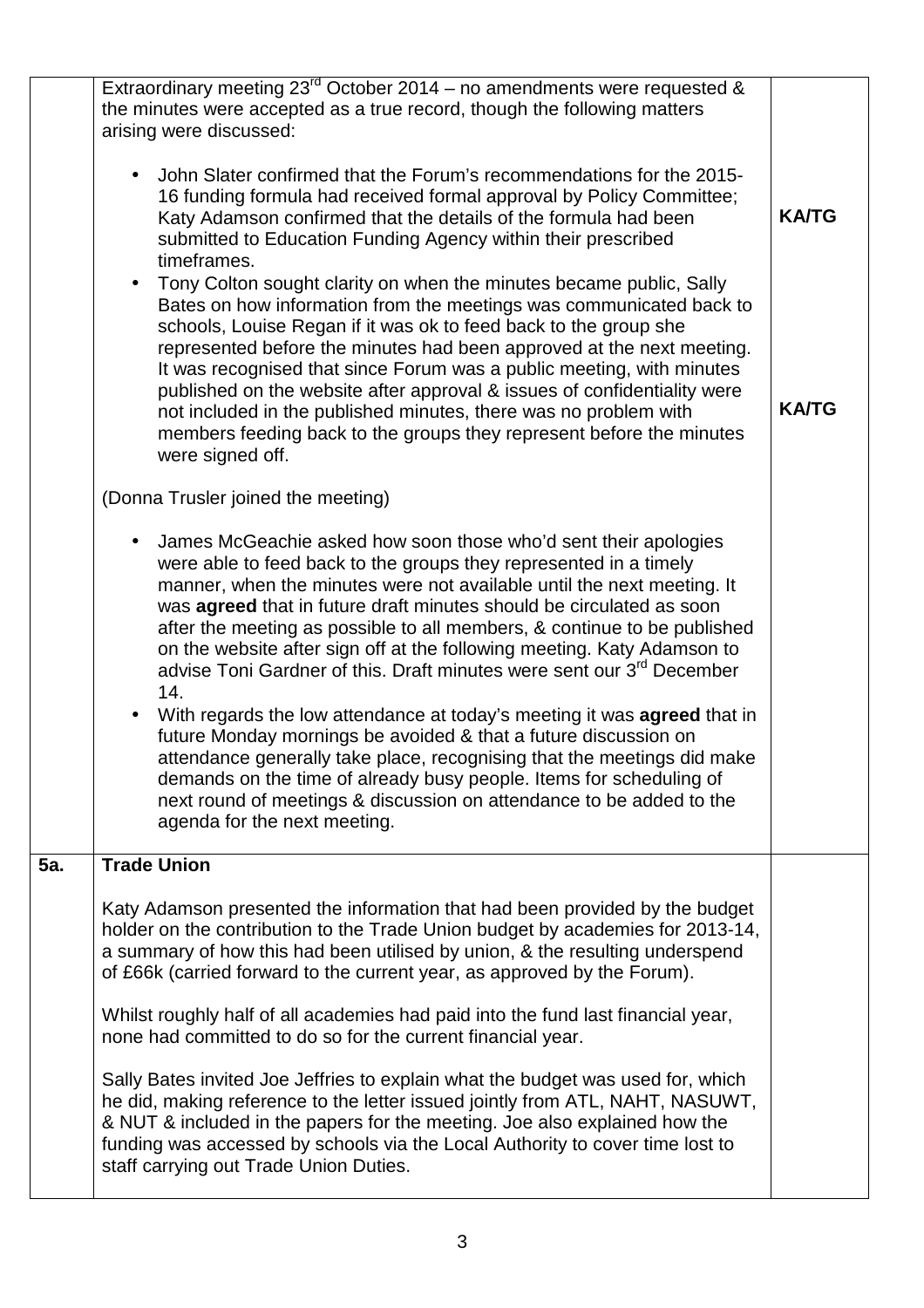|     | Louise Regan welcomed the move to a more transparent reporting arrangement<br>going forwards, but expressed concerns that the report requested was not<br>forthcoming & the information provided did not fully address the questions<br>previously raised or fully reassure the Forum that only those paying into the<br>service benefited from it.                                                                                                                                                                                                                                            |              |
|-----|------------------------------------------------------------------------------------------------------------------------------------------------------------------------------------------------------------------------------------------------------------------------------------------------------------------------------------------------------------------------------------------------------------------------------------------------------------------------------------------------------------------------------------------------------------------------------------------------|--------------|
|     | A discussion took place between the members about the benefits of the scheme<br>relative to its cost & whether it represented value for money to individual<br>schools, though it was felt by most that this should be thought of in terms of an<br>insurance policy that you hope not to need. Those who'd been unlucky enough<br>to require support in difficult circumstances said how valuable they had found it<br>& the general feeling was that whilst transparency was being sought that the<br>funding was being used fairly, it was a service that was highly valued &<br>supported. |              |
|     | John Slater suggested that a working group be formed consisting of academy &<br>maintained heads, trade union representatives, & officers from the Local<br>Authority's finance & HR teams to review existing arrangements in light of the<br>current balance between academy & maintained schools, & to produce the<br>report required. Louise Regan supported this suggestion.                                                                                                                                                                                                               |              |
|     | Hazel Allister, Tony Colton, Joe Jeffries, Donna Tusler, Louise Regan, & Sue<br>Summerscales put themselves forward to take part in the group. It was agreed<br>that this work should be undertaken as soon as possible, the group are to have<br>their first meeting before the next meeting of the Forum & give a verbal update<br>on progress on the 5 <sup>th</sup> February, & present the report requested at the following<br>meeting. Toni Gardner to be asked to add these items to future meeting<br>agendas.                                                                        | <b>KA/TG</b> |
|     | Tony Colton reminded the Forum that members not in attendance today should<br>be invited to participate, & asked whether Councillors of the County Council<br>should be made aware of the issues. John Slater agreed to brief Councillor<br>John Peck.                                                                                                                                                                                                                                                                                                                                         | <b>JS</b>    |
|     | The working group have agreed to meet at the NASUWT offices on Thursday<br>8 <sup>th</sup> January 2015 at 2pm                                                                                                                                                                                                                                                                                                                                                                                                                                                                                 |              |
| 5b. | <b>Free School Meals Academy Charges Update</b>                                                                                                                                                                                                                                                                                                                                                                                                                                                                                                                                                |              |
|     | Katy Adamson read out the email correspondence with Claire Wilcoxon seeking<br>answers to the questions previously raised by the Forum in which she asked:                                                                                                                                                                                                                                                                                                                                                                                                                                     |              |
|     | How take up from academies has gone since September?<br>Whether an alternative costing model is being looked at for September<br>2015?                                                                                                                                                                                                                                                                                                                                                                                                                                                         |              |
|     | How the team would like this to be fed back to the forum $-$ will there be a<br>team member attending the June meeting next year with a similar report<br>setting out the proposals for 2015-16 academic year? Will there be a<br>team member attending the next meeting $(1st Dec 2014)$ or would they<br>like for John/I to update them based on feedback received?                                                                                                                                                                                                                          |              |